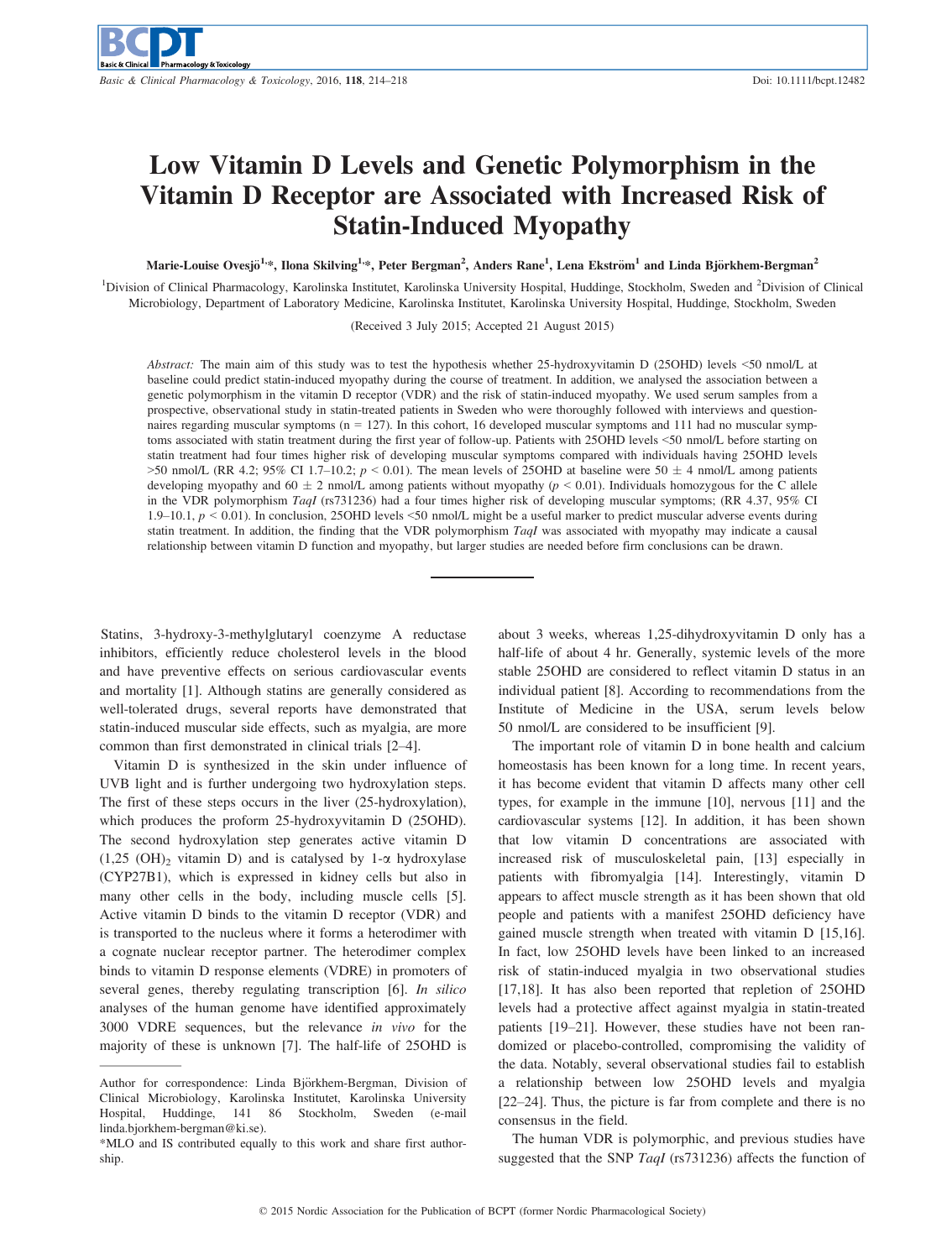VDR, probably due to altered expression pattern [25,26]. In addition, we have recently shown that individuals homozygous for the C allele of this SNP had significantly lower expression of VDR in foetal liver tissue [27].

The aim of this study was to test the hypothesis that 25OHD levels <50 nmol/L could predict the risk of statin-induced myopathy. We also investigated the role of the TaqI genetic polymorphism in VDR for the risk of developing statin-induced myopathy.

## Materials and Methods

Study population. We analysed serum from a previously performed observational clinical study in which 180 patients starting on statin treatment ( $n = 120$ ) or switching from one statin to another ( $n = 60$ ) were followed for 1 year regarding onset of muscular symptoms with questionnaires (described in ref. 28 and in Skilving et al., Manuscript 2015). The questionnaires included 25 questions covering muscular symptoms, daily life activities, statin compliance, educational level and lifestyle factors, for example alcohol and tobacco use and exercise. There were fixed response alternatives on muscle symptoms and their impact on daily life activities on a four-step categorical scale and on a numerical scale (NRS, 1–10). Blood samples were drawn at baseline and after approximately 2 months of statin treatment and (if possible) every third month up to 1 year after starting treatment. In this study, we used the samples drawn at baseline. The participants filled in the questionnaire about muscular pain at baseline and at every study visit, approximately every third month, up to 1 year after inclusion. Myopathy was defined according to the criteria of the American College of Cardiology (ACC), American Heart Association (AHA) and National Heart, Lung and Blood institute (NHLBI) [29]. Symptoms meeting these criteria were assessed and classified as 'probable' or 'possible', according to WHO. To be classified as a patient 'with myopathy', only patients with 'probable' were included. To be classified as a patient 'without myopathy', only those with neither 'possible' nor 'probable' were included.

From the original study of 180 patients, 127 patients were included in this study (37 were 'statin switchers' and 90 were 'statin naïve'). There were 16 patients who had obvious muscular symptoms that were evaluated to be 'probably caused by statin therapy' according to the WHO criteria. One hundred and eleven  $(n = 111)$  patients from the original cohort had no muscular symptoms but could have other adverse reactions. These were defined as 'patients without myopathy'. Patients who had muscular symptoms but where the association with statin therapy was not assured were excluded ( $n = 15$ ). Patients who were lost to follow-up or where serum samples were missing were excluded  $(n = 38)$ . All patients with and without myopathy had Creatine Kinase values within the normal range throughout the study. Compliance to treatment was assured, as all patients had decreased LDL levels.

Ethical statement. Written informed consent was obtained from all participants. The study was approved by the Karolinska Institutet Ethical Committee, Stockholm, Sweden (Dnr: 2006/431-31/2), and was performed in accordance with the Declaration of Helsinki.

Vitamin D. Levels of 25OHD in serum were determined using DiaSorin immunochemical method (DiaSorin S.p.A, Saluggia, Italy) at the Department of Clinical Chemistry, Karolinska University Hospital, Stockholm, Sweden.

Genotyping vitamin D receptor. Genomic DNA was isolated from 200 lL peripheral blood leucocytes using the DNA Blood Mini Kit (Qiagen, Hilden, Geramany). Allelic discrimination reactions were

performed using TaqMan<sup>®</sup> genotyping assay (C\_2404008\_10; Applied Biosystems, Foster City, CA, USA) for the VDR polymorphism (rs731236 also referred to as TaqI). The final volume for each reaction was 15 µL consisting of 30 ng DNA and 2xTaqman Universal PCR Master Mix (Applied Biosystems). The PCR profile consisted of 95°C for 10 min. followed by 40 cycles of 92°C for 15 sec. and 60°C for 1 min. The fluorescence signal was measured with an ABI 7500 Sequence Detector (Applied Biosystems).

Statistical analysis. All statistical tests were performed using (GraphPad Software Inc, La Jolla, CA, USA) Prism v. 6.00, and  $p \leq 0.05$  was considered statistically significant. For the comparison of age groups, the Kruskal–Wallis test was performed followed by Dunn's multiple comparisons post-test for the identification of which groups differed from one another. Unpaired, two-tailed t-test was used to investigate whether there were any differences between patients with and without myopathy, between women and men and between patients with and without the CC genotype. All of these data had a Gaussian distribution. The bars in the figures show mean + S.E.M. To evaluate whether 25OHD levels <50 nmol/L or the VDR polymorphism could be used as a predictor for statininduced myopathy, Fisher's exact test was used.

#### Results

#### Baseline demography.

The study comprised 127 patients, 16 with statin-induced myopathy and 111 without myopathy. Twelve of the patients with myopathy  $(12/16, 75%)$  and 55 without myopathy  $(55/$ 111, 50%) were women. The median age among patients with myopathy was 65 years (range 39–86) and among patients without myopathy 65 years (range 32–89). The patients with myopathy were all treated with a daily dose of simvastatin, 10–40 mg, average dose 25.3 mg. Of the 111 patients without myopathy, 69 were treated with a daily dose of simvastatin  $(10-40 \text{ mg})$ , 33 with rosuvastatin  $(5-20 \text{ mg})$ , 6 with atorvastatin (10–40 mg), two with 20 mg pravastatin and one with 10 mg fluvastatin.

# 25-Hydroxyvitamin D levels at baseline.

In the whole cohort, the mean level of 25OHD level was  $59 \pm 2$  nmol/L. When patients were divided into age groups, <50, 50–59, 60–69 and >70, statistical analysis showed that the age groups >70 had significantly lower 25OHD levels compared with the other age groups ( $p < 0.01$ ) (fig. 1). There was no significant seasonal variability in the samples throughout the year in this cohort (data not shown).

At baseline, the median 25OHD level was  $50 \pm 4$  nmol/L among patients with myopathy and  $60 \pm 2$  nmol/L among patients without myopathy  $(p < 0.05)$  (fig. 2). Nine of the myopathy patients (9/16) and 21 of the patients without myopathy (21/111) had 25OHD levels <50 nmol/L (fig. 2). Consequently, individuals with 25OHD levels <50 nmol/L before starting on statin treatment had four times higher risk of developing muscular symptoms compared with individuals having 25OHD levels >50 nmol/L (relative risk 4.2; 95% confidence interval 1.7–10.2;  $p < 0.01$ ). There was no difference in baseline levels of 25OHD between men and women (mean values  $58 \pm 17$  and  $58 \pm 18$  nmol/L).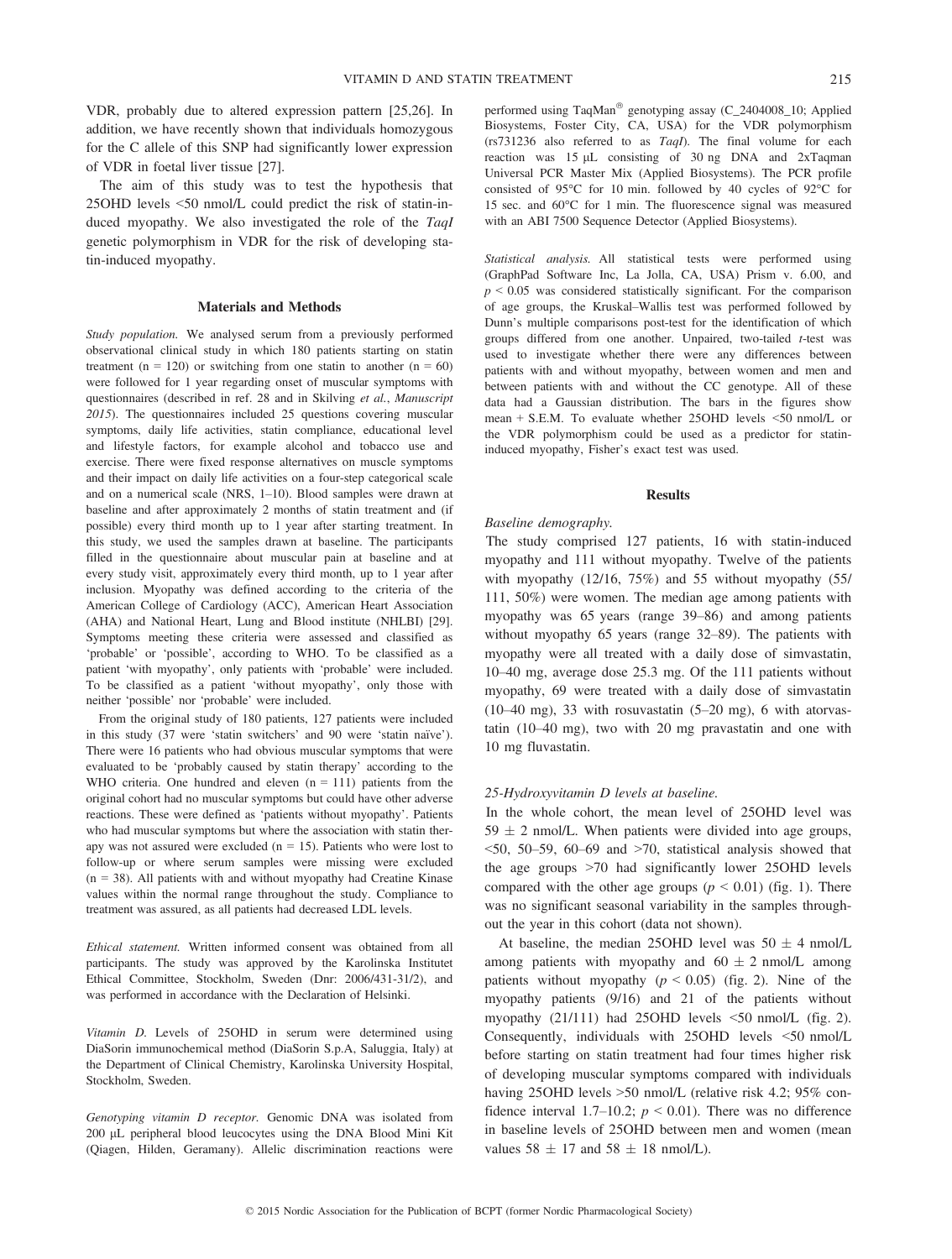

Fig. 1. 25-Hydroxyvitamin D (25OHD) levels in different age groups in the study population at baseline:  $\leq 50$ , n = 21; 51–59, n = 30; 61– 69,  $n = 49$ ;  $>70$ ,  $n = 27$ . The bars show mean + S.E.M. The Kruskal–Wallis test was performed followed by Dunn's multiple comparisons post-test for the identification of which groups differed from one another. In the age group >70, the patients had lower levels of 25OHD than the other age groups,  $* p < 0.01$ .



Fig. 2. Baseline levels of 25-hydroxyvitamin D (25OHD) levels in patients who developed myopathy  $(n = 16)$  and who did not  $(n = 111)$  during statin treatment. Statistical analysis showed a significant difference between the groups,  $\frac{*p}{ } < 0.05$ . The bars show  $mean + S.E.M.$ 

Vitamin D receptor polymorphism in TaqI and the risk of statin-induced myopathy.

DNA for genetic analysis was available for 84 of the patients, 14 with myopathy and 70 without myopathy (table 1). The observed genotype distribution in patients with and without myopathy was not different from that expected under Hardy– Weinberg equilibrium ( $\chi^2 = 1.77E-6$ ,  $p = 0.99$ ). The allele frequency of VDR TaqI T allele in patients without myopathy was 0.64 as compared with 0.28 among the patients with myopathy. Relative to individuals with one or two T alleles (CT and TT), we found that individuals homozygous for the C allele were at significantly increased risk of developing muscular symptoms (RR 4.4;  $95\%$  CI 1.9–10.1;  $p < 0.01$ ). There was no association between the VDR polymorphism and serum levels of 25OHD (data not shown).

Table 1.

Genotype frequencies of vitamin D receptor TaqI polymorphism in statin patients with myopathy and without myopathy. Individuals homozygous for the C allele were at significantly increased risk of developing muscular symptom, RR 4.4; 95% CI 1.9-10.1;  $p < 0.01$ , according to Fisher's exact test.

|    | With myopathy $(\%)$ | Without myopathy $(\%)$ |
|----|----------------------|-------------------------|
| TT | 1(7)                 | 27 (39)                 |
| ТC | 6(43)                | 35(50)                  |
| CC | 7(50)                | 8(11)                   |

Among patients with myopathy and the CC genotype  $(n = 7)$ , the mean 25OHD concentrations were  $57 \pm 5$  nmol/ L compared to  $42 \pm 5$  nmol/L among the other patients with myopathy and CT or TT genotype  $(n = 7)$ . However, this difference did not reach statistical significance ( $p = 0.07$ ).

# Discussion

In this study, we show that patients with 25OHD levels <50 nmol/L had four times higher risk of developing statin-induced myopathy during a 1-year follow-up period. In addition, we found that individuals homozygous for a specific genetic polymorphism in VDR had more than four times increased risk of developing muscular symptoms. Our findings indicate that low 25OHD levels could be used as a marker to predict statin-induced myopathy.

The results are supportive of previous investigations. In a previous cross-sectional study of 621 statin-treated patients, the 128 patients with muscular symptoms had lower vitamin D levels than the 493 asymptomatic patients [19]. Notably, 38 of the patients with muscular symptoms were given vitamin D (50,000 units/week in 12 weeks), which resulted in recovery from muscular symptoms in 35 individuals, that is 92% [19]. In another study with a retrospective and observational design comprising 64 patients, there was a strong association between supplementation of deficient 25OHD levels and improved muscular symptoms [21].

In 150 hypercholesterolaemic patients with 25OHD levels <80 nmol/L, who were unable to tolerate statin therapy due to myopathy, vitamin D supplementation resulted in that 87% (131/150) could restart and tolerate statin therapy without muscular symptoms [20].

Two large observational studies ( $n = 450$  and  $n = 5526$ ) showed that low 25OHD levels were associated with higher incidence of statin-induced myopathy [17,18]. Recently, in a large cross-sectional study  $(n = 5907)$ , it was shown that patients with 25OHD levels <40 nmol/L (15 ng/mL) had two times higher risk of suffering from statin-induced myopathy [30]. In contrast, other studies have failed to find an association between 25OHD levels and statin-induced myopathy [22–24].

It should also be noted that several studies have shown that low 25OHD levels is associated with increased risk of pain in general, not only during statin treatment [13,31,32].

This is, to our knowledge, the first study to have examined a genetic polymorphism in VDR in relation to statin-induced myopathy. The TaqI polymorphism is a silent SNP located in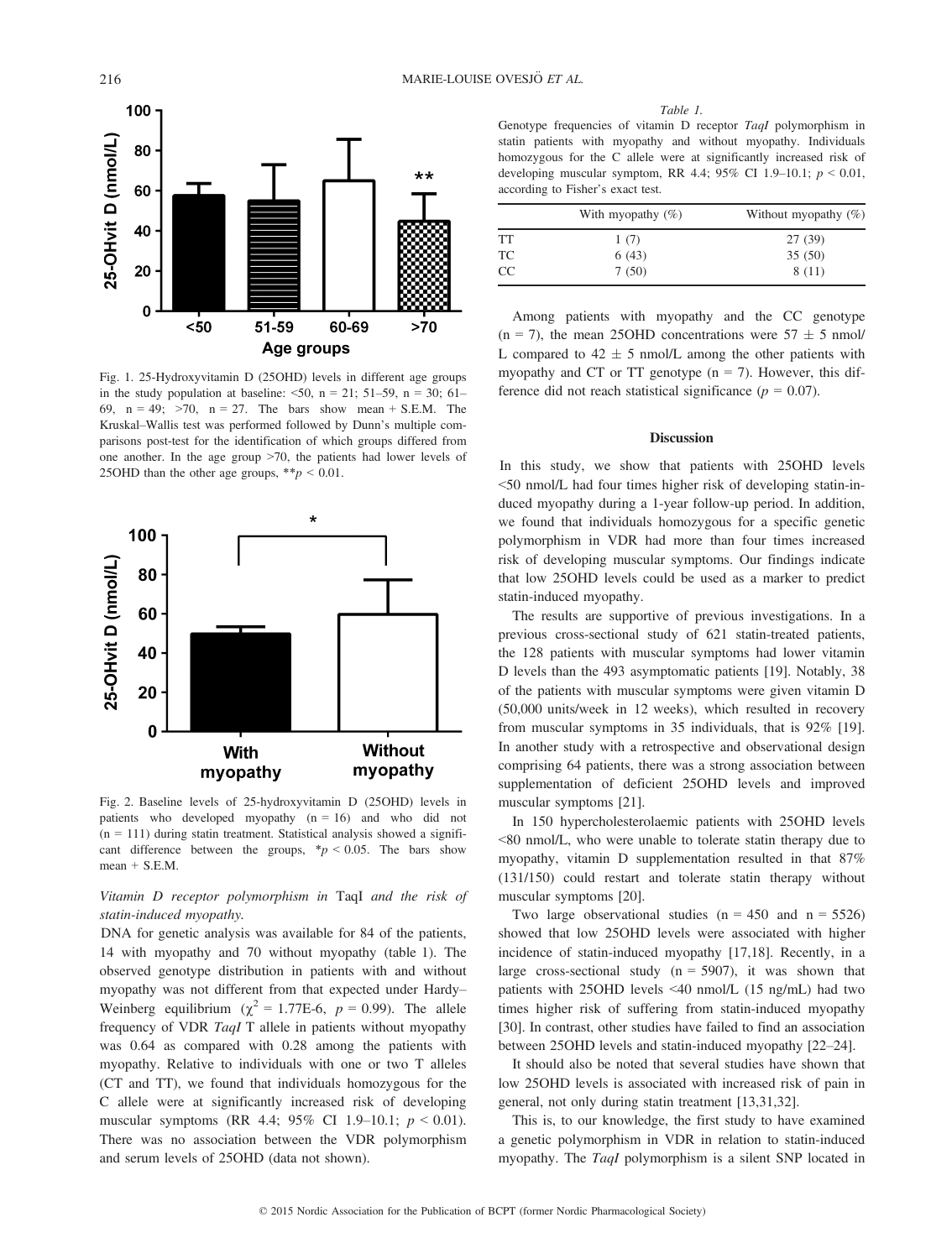exon 9 that is in close linkage disequilibrium with other genetic variations in the VDR gene, which is probably linked to gene regulation. Earlier reports have suggested that the C allele of this SNP is associated with increased levels of VDR [26,33,34]. However, we have recently shown that individuals homozygous for the C allele had significantly lower expression of VDR in foetal liver tissue [27]. In line with this, we here show that individuals carrying the C allele have an increased risk of statin-induced myopathy, strengthening a causal relationship between vitamin D function and myopathy. However, the genotyping data presented here should be interpreted with caution due to the limited number of individuals  $(n = 84)$  and larger studies are needed before any firm conclusions can be drawn.

The strength of the present study, compared with previously performed studies, is that the patients were thoroughly followed regarding muscular symptoms with interviews and questionnaires comprising both numeric and categorical scales. Each case was carefully evaluated in accordance with guidelines from WHO regarding adverse events to decide whether the myopathy was associated with statin treatment or not. Another advantage is that the study was carried out in Sweden with a high seasonal variability in 25OHD levels during the year due to seasonal variability in sunlight exposure. In Sweden, a significant proportion of the population has low or deficient 25OHD levels during the winter season [35,36].

A weakness of this study is the observational design, which inferred that we had no influence on the different types of statins or doses used. Thus, by including all types of statins and many different doses, a significant heterogeneity is present. However, this is also a strength of the study as the patients represent an unselected cohort in primary care in Sweden, which is in contrast to randomized and placebo-controlled trials with carefully selected patients following strict protocols of dose titration.

It could be argued that an association between low 25OHD levels and statin-induced myopathy could be explained by an age factor; that is, that older people have lower 25OHD levels and are at increased risk of developing myopathy. However, the median age was the same between the patients with and without myopathy.

In conclusion, in this study, we could confirm results from previous studies that low 25OHD levels are associated with increased risk of statin-induced myopathy. Our results indicate that 25OHD levels <50 nmol/L might be a useful marker to predict statin-induced myopathy and could be measured before starting statin therapy. In addition, the finding that the VDR polymorphism TaqI was associated with myopathy suggests a role for vitamin D in myopathy.

Randomized and placebo-controlled trials testing the hypothesis that vitamin D supplementation could decrease statin-induced myopathy are warranted.

#### Acknowledgements

Financial support was provided through the regional agreement on training and clinical research (ALF) between Karolinska Institutet and Stockholm County Council, the Swedish Foundation for Clinical Pharmacology and Pharmacotherapy,

unrestricted grants from Pfizer, Magnus Bergwall Foundation, Cancerfonden, Karolinska Institutet and the Swedish Research Council (2005-6623 to AR and 2013-2709 to PB).

## Conflict of Interest

The authors have no conflict of interest to declare.

#### References

- 1 Baigent C, Keech A, Kearney PM, Blackwell L, Buck G, Pollicino C et al. Efficacy and safety of cholesterol-lowering treatment: prospective meta-analysis of data from 90,056 participants in 14 randomised trials of statins. Lancet 2005;366:1267–78.
- 2 Joy TR, Hegele RA. Narrative review: statin-related myopathy. Ann Intern Med 2009;150:858–68.
- 3 Magni P, Macchi C, Morlotti B, Sirtori CR, Ruscica M. Risk identification and possible countermeasures for muscle adverse effects during statin therapy. Eur J Intern Med 2015;26:82–8.
- 4 Soininen K, Niemi M, Kilkki E, Strandberg T, Kivisto KT. Muscle symptoms associated with statins: a series of twenty patients. Basic Clin Pharmacol Toxicol 2006;98:51–4.
- 5 Pojednic RM, Ceglia L, Olsson K, Gustafsson T, Lichtenstein AH, Dawson-Hughes B, Fielding RA. Effects of 1,25-dihydroxyvitamin D and vitamin D on the expression of the vitamin D receptor in human skeletal muscle cells. Calcif Tissue Int 2014;96:256–63.
- 6 Carlberg C, Seuter S. A genomic perspective on vitamin D signaling. Anticancer Res 2009;29:3485–93.
- 7 Wang TT, Tavera-Mendoza LE, Laperriere D, Libby E, MacLeod NB, Nagai Y et al. Large-scale in silico and microarray-based identification of direct 1,25-dihydroxyvitamin D3 target genes. Mol Endocrinol 2005;19:2685–95.
- 8 Holick MF. Vitamin D deficiency. N Engl J Med 2007;357:266– 81.
- 9 Ross AC, Manson JE, Abrams SA, Aloia JF, Brannon PM, Clinton SK et al. The 2011 report on dietary reference intakes for calcium and vitamin D from the Institute of Medicine: what clinicians need to know. J Clin Endocrinol Metab 2011;96:53–8.
- 10 Hewison M. Antibacterial effects of vitamin D. Nat Rev Endocrinol 2011;7:337–45.
- 11 Wrzosek M, Lukaszkiewicz J, Wrzosek M, Jakubczyk A, Matsumoto H, Piatkiewicz P et al. Vitamin D and the central nervous system. Pharmacol Rep 2013;65:271–8.
- 12 Menezes AR, Lamb MC, Lavie CJ, DiNicolantonio JJ. Vitamin D and atherosclerosis. Curr Opin Cardiol 2014;29:571–7.
- 13 Wynn RL. Vitamin D deficiency and nonspecific musculoskeletal pain. Gen Dent 2013;61:10–3.
- 14 Jesus CA, Feder D, Peres MF. The role of vitamin D in pathophysiology and treatment of fibromyalgia. Curr Pain Headache Rep 2013;17:355.
- 15 Ceglia L, Niramitmahapanya S, da Silva Morais M, Rivas DA, Harris SS, Bischoff-Ferrari H et al. A randomized study on the effect of vitamin D(3) supplementation on skeletal muscle morphology and vitamin D receptor concentration in older women. J Clin Endocrinol Metab 2013;98:E1927–35.
- 16 McCarthy EK, Kiely M. Vitamin D and muscle strength throughout the life course: a review of epidemiological and intervention studies. J Hum Nutr Diet 2014. Epub ahead of print.
- 17 Mergenhagen K, Ott M, Heckman K, Rubin LM, Kellick K. Low vitamin D as a risk factor for the development of myalgia in patients taking high-dose simvastatin: a retrospective review. Clin Ther 2014;36:770–7.
- 18 Palamaner Subash Shantha G, Ramos J, Thomas-Hemak L, Pancholy SB. Association of vitamin D and incident statin induced myalgia–a retrospective cohort study. PLoS ONE 2014;9:e88877.
- 19 Ahmed W, Khan N, Glueck CJ, Pandey S, Wang P, Goldenberg N et al. Low serum 25 (OH) vitamin D levels (<32 ng/mL) are asso-